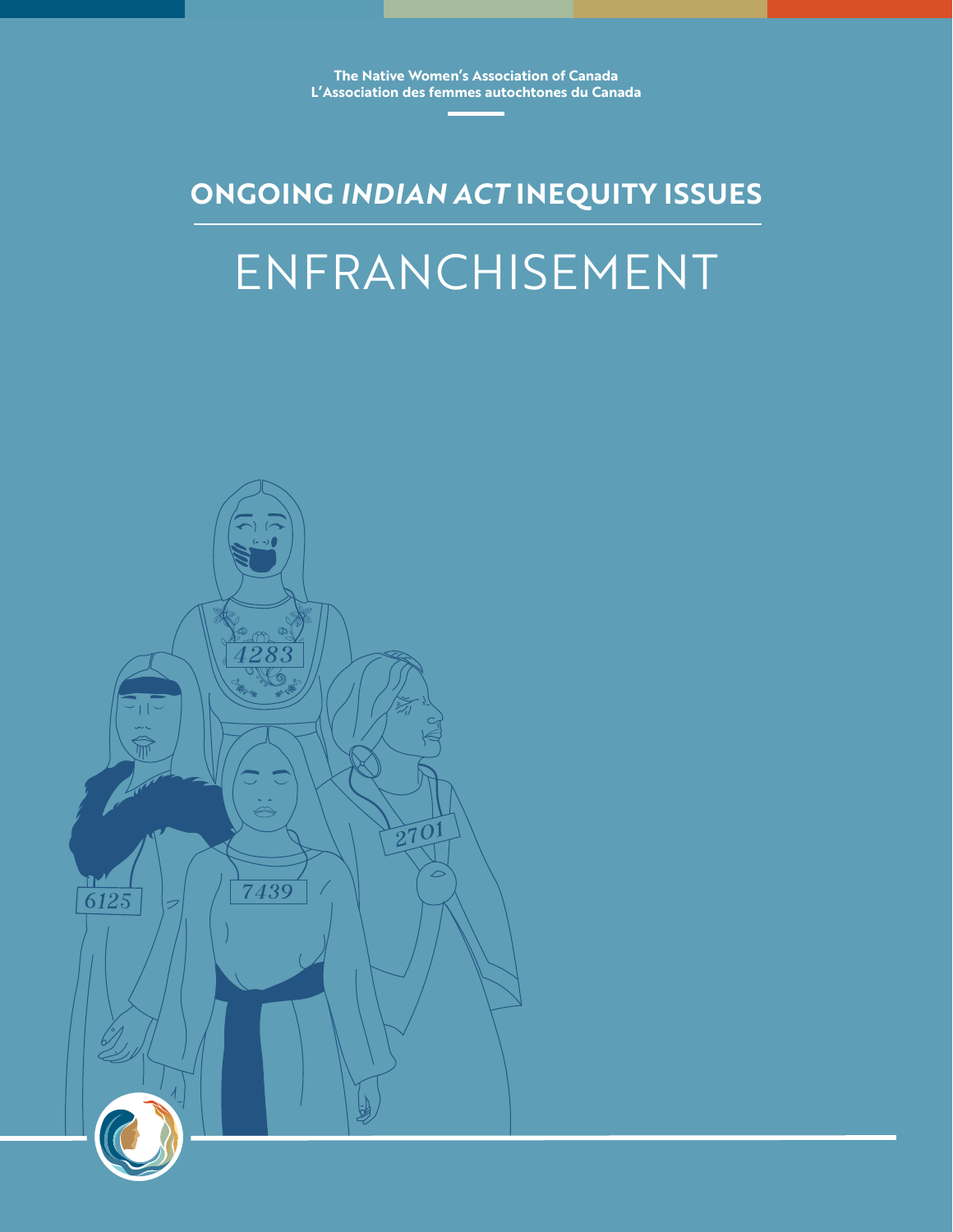

### **ONGOING** *INDIAN ACT* **INEQUITY ISSUES:** ENFRANCHISEMENT

### WHAT IS ENFRANCHISEMENT?

Enfranchisement was a central mechanism in Canada's efforts to affect cultural genocide against Indigenous peoples whereby a First Nations person was subjected to the "loss or termination of Indian status." Its origin dates back to the Gradual Enfranchisement Act (1869) to "regulate the orderly transition of Aboriginal peoples into the mainstream of Canadian society." The framework of this legislation would in part help shape the *Indian Act* (1876), where enfranchisement aimed not only to assimilate Indigenous people into the Canadian way of life, but to "keep the number of legal Indians to a minimum, both to reduce costs and to minimize the need for additional reserve land."

### HOW DID ENFRANCHISEMENT AFFECT INDIGENOUS WOMEN?

There were two main paths to enfranchisement – voluntary and involuntary. Voluntarily, a man with Indian status could apply to become enfranchised if he was considered "capable of assuming the duties and responsibilities of citizenship… [and] supporting himself and his dependents." Those who did not fit the narrowing definition of "Indian" as prescribed by the *Indian Act*, were involuntarily enfranchised based on technicalities of achieved profession, education, inter-cultural marriage and parental lineage.

An 'Indian,' according to the *Indian Act* (1876), was defined as "any male person of Indian blood reputed to belong to a particular band" including their children and spouses. This male-centric definition combined with enfranchisement policies, had a disproportionate effect on Indigenous women, as the fate of their status, and their descendants, were subject to who they married and whether they married at all. Moreover, the voluntary enfranchisement of a man with Indian Status automatically led to the involuntary enfranchisement of his spouse and dependent children.

Education and profession were also a path to involuntary enfranchisement. Status Indians were automatically enfranchised if they earned a degree or became a clergyman, doctor, or lawyer.

In short, enfranchisement created an either-or scenario for Indigenous people: you could be "Indian," or you could be Canadian, and in many cases, it was Indigenous women had no choice. It is also important to note that enfranchisement was sometimes misunderstood as being synonymous with voting rights. This right, however, was not granted until 1960.

It wasn't until June 28, 1985, through Bill C-31, that the "patriarchal definitions of "Indian" by emphasizing descent through the male line was taken out." Formulated in response to the Canadian Charter of Rights and Freedoms, Bill C-31 enabled the reinstatement of women who lost entitlement through marriage. The new act also brought enfranchisement policies to a close, and bands were granted further agency over membership rules. Bill C-3 further enabled the grandchildren of women affected by enfranchisement to apply for status.

**2**

*INDIAN ACT* | ENFRANCHISEMENT **The Native Women's Association of Canada**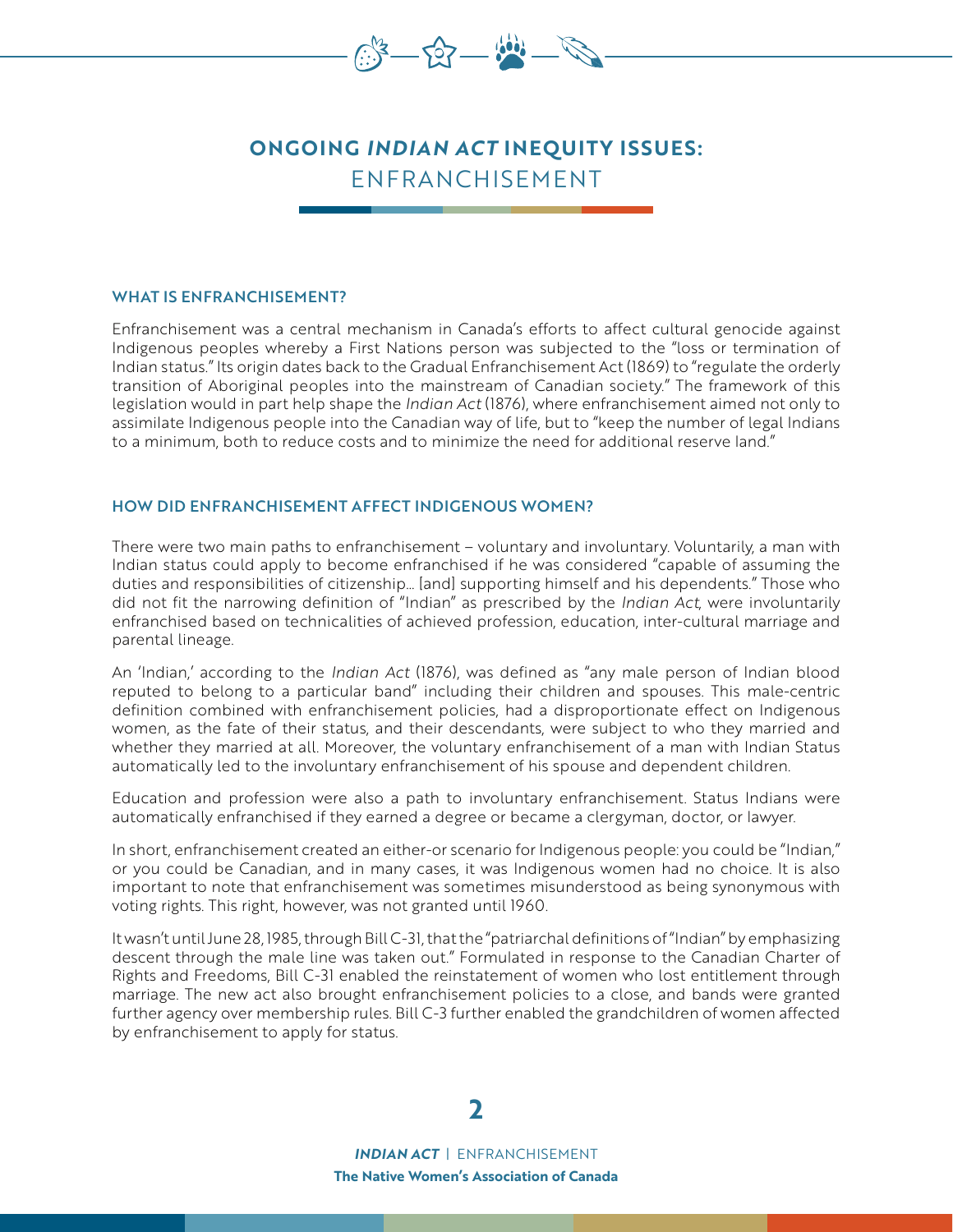### WHAT DID BILL S-3 CHANGE?

Although the purpose of Bill C-31 was to remove sex-based discrimination from the *Indian Act* to conform with the coming into force of the Charter of Rights and Freedoms under the Constitution Act, 1982, the amendments brought in under that bill created new forms of sex-based discrimination in the registration provisions of the Act.

 $-52 - 90$ 

Bill C-31 afforded enhanced entitlements to status under the *Indian Act* to individuals that are the descendants of men than the descendants of women.

Parliament passed Bill C-3 in December 2010 in response to the British Columbia Court of Appeal's finding that the registration provisions violated section 15 of the Charter;

However, due to the narrow scope of Bill C-3's response to sex-based discrimination under the registration provisions, Parliament was required to introduce a subsequent bill in 2017 in response to the Quebec Superior Court's finding that Bill C-3 did not adequately address discrimination introduced to the registration provisions under Bill C-31.

The remaining provisions of Bill S-3 came into force on 15 August 2019, removing the discriminatory treatment toward the descendants of First Nations women.

As a result of Bill S-3's amendments to the registration provisions, the Office of the Parliamentary Budget Officer estimated that approximately 270,000 additional eligible persons are expected to register for status under the *Indian Act*.

For more information on Bill S-3's changes to the registration provisions that may affect your entitlement to status, click here.

#### NWAC'S ROLE IN THIS PROJECT

The Native Women's Association of Canada is currently seeking input on the implications of Bill S-3 and opinions on how best to reach and inform affected Indigenous persons of the new entitlements. As rightly pointed out by one scholar, "we know very little about the historic agency expressed by indigenous women in adjusting to these policy intrusions." This project is an opportunity to explore and organize existing documentation relating to the *Indian Act*, band membership, and to speak to those affected by enfranchisement policies and their plans moving forward.



*INDIAN ACT* | ENFRANCHISEMENT **The Native Women's Association of Canada**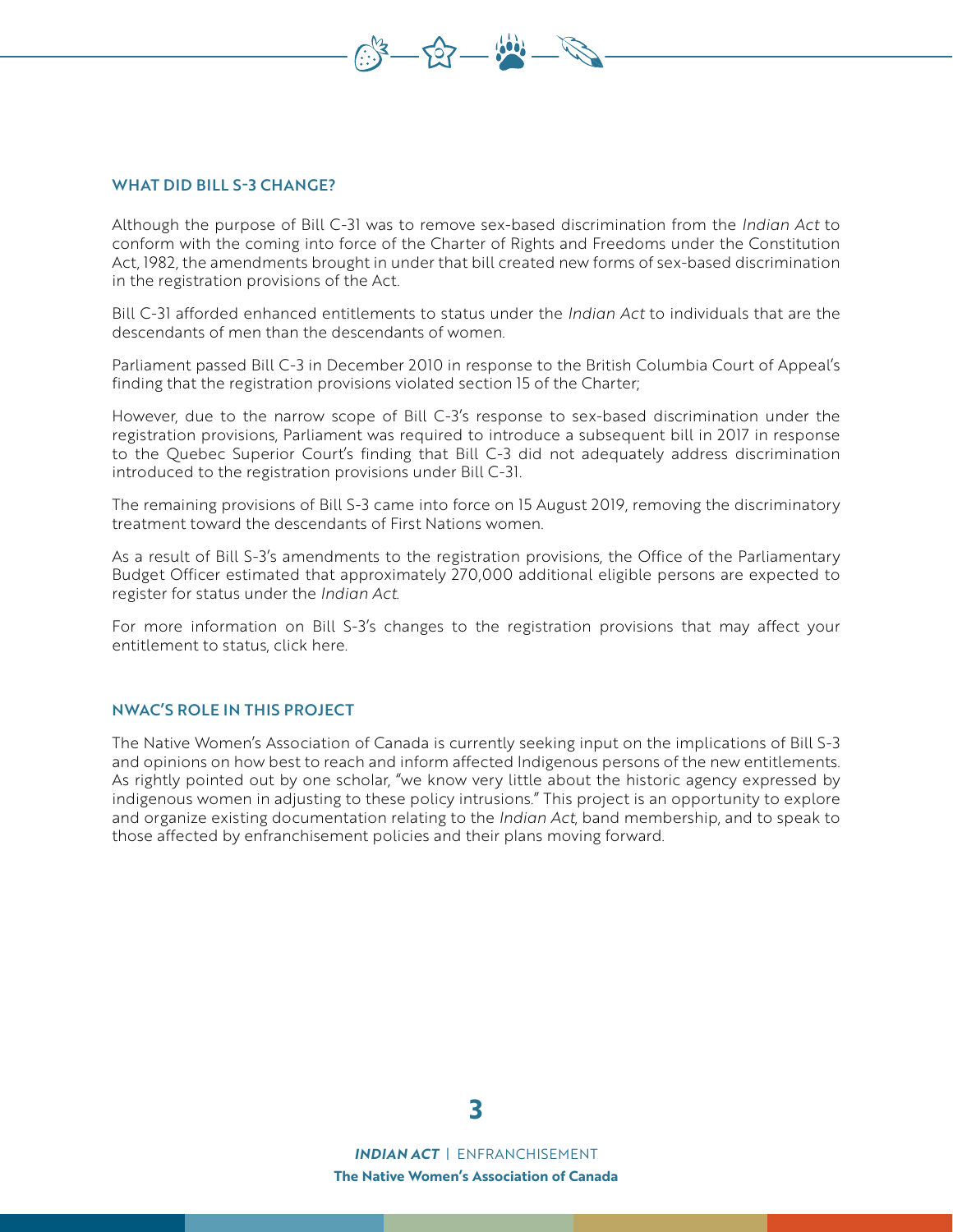### FURTHER READING

**An Act for the Gradual Enfranchisement of Indians, the Better Management of Indian affairs, and to Extend the Provisions of the Act 31st Victoria** (1869).

707

**Binnema, Ted. "Protecting Indian Lands by Defining Indian:** 1850-76." *Journal of Canadian Studies 48, no. 2 (2014):* 5–39,255. https://www.proquest.com/scholarly-journals/protecting-indian-lands-defining-1850-76/ docview/1564216663/se-2?accountid=79256.

**Campbell, Robert A. "Making Sober Citizens: The Legacy of Indigenous Alcohol Regulation in Canada, 1777- 1985." Journal of Canadian Studies 42, no. 1 (2008)**: 105–26,222. https://doi.org/http://dx.doi.org/10.3138/ jcs.42.1.105.

**Cannon, Martin J. "An Act to Amend the** *Indian Act* **(1985) and the Accommodation of Sex Discriminatory Policy." Canadian Review of Social Policy, no. 56 (2006):** 40–71. https://www.proquest.com/scholarly-journals/ act-amend-indian-1985-accommodation-sex/docview/222299007/se-2?accountid=79256.

**Crey, K. (n.d.). Enfranchisement.** Retrieved from https://indigenousfoundations.arts.ubc.ca/enfranchisement/#

**Government of Canada; Indigenous and Northern Affairs Canada. "Remaining Inequities Related to Registration and Membership."** Government of Canada; Indigenous and Northern Affairs Canada, November 28, 2018. https://www.rcaanc-cirnac.gc.ca/eng/1540403281222/1568898803889#\_Enfranchisement.

**Kirkby, Coel. "Reconstituting Canada:** The Enfranchisement and Disenfranchisement of 'Indians,' circa 1837– 1900." University of Toronto Law Journal 69, no. 4 (2019): 497–97–539. https://doi.org/http://dx.doi.org/10.3138/ utlj.2018-0078.

**Kulchyski, Peter. "Aboriginal Peoples and Hegemony in Canada."** Journal of Canadian Studies 30, no. 1 (1995): 60–68. https://doi.org/http://dx.doi.org/10.3138/jcs.30.1.60.



*INDIAN ACT* | ENFRANCHISEMENT **The Native Women's Association of Canada**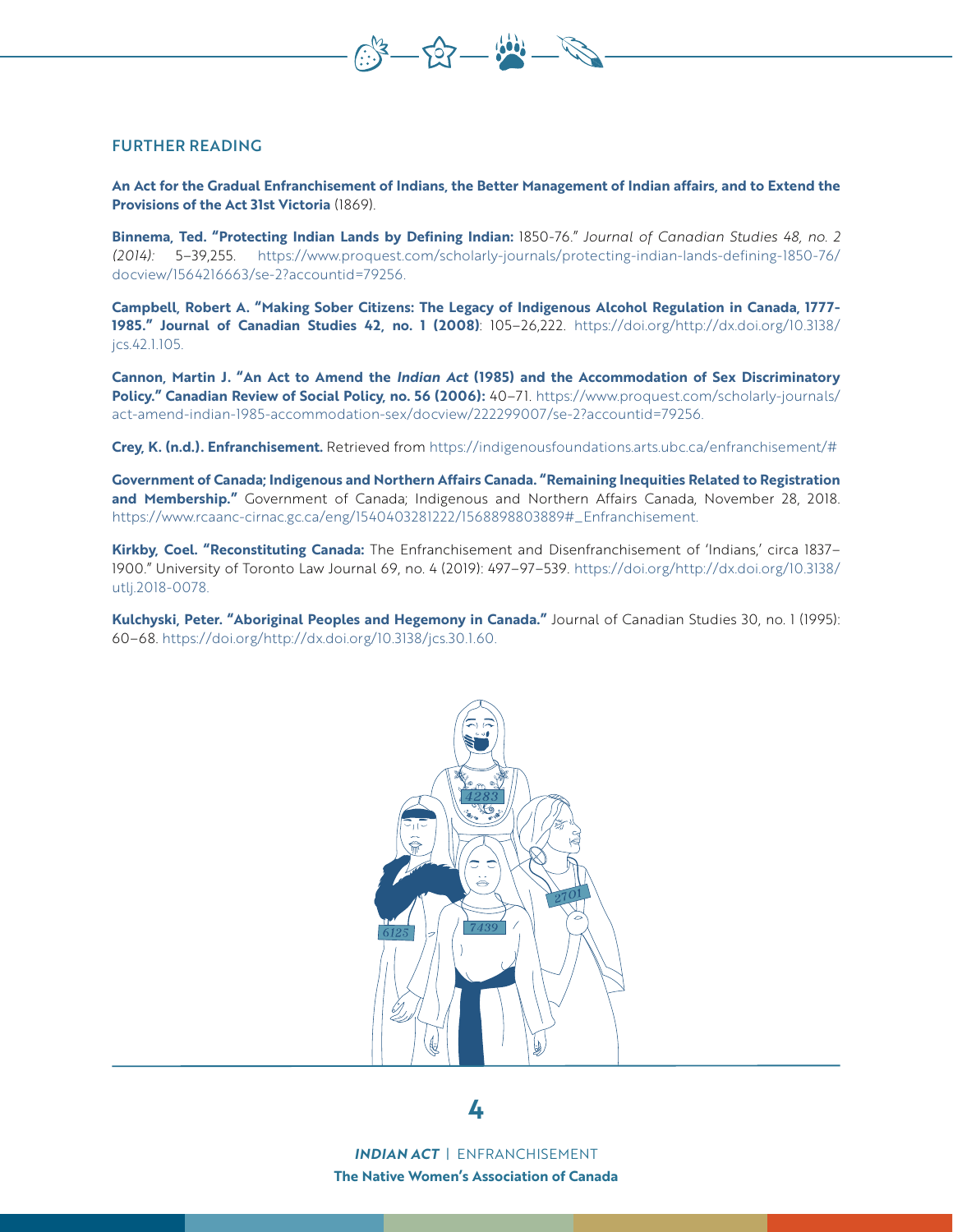**L'Association des femmes autochtones du Canada The Native Women's Association of Canada**

**LES PROBLÈMES PERMANENTS LIÉS À L'INIQUITÉ DE LA** *LOI SUR LES INDIENS*

# L'ÉMANCIPATION

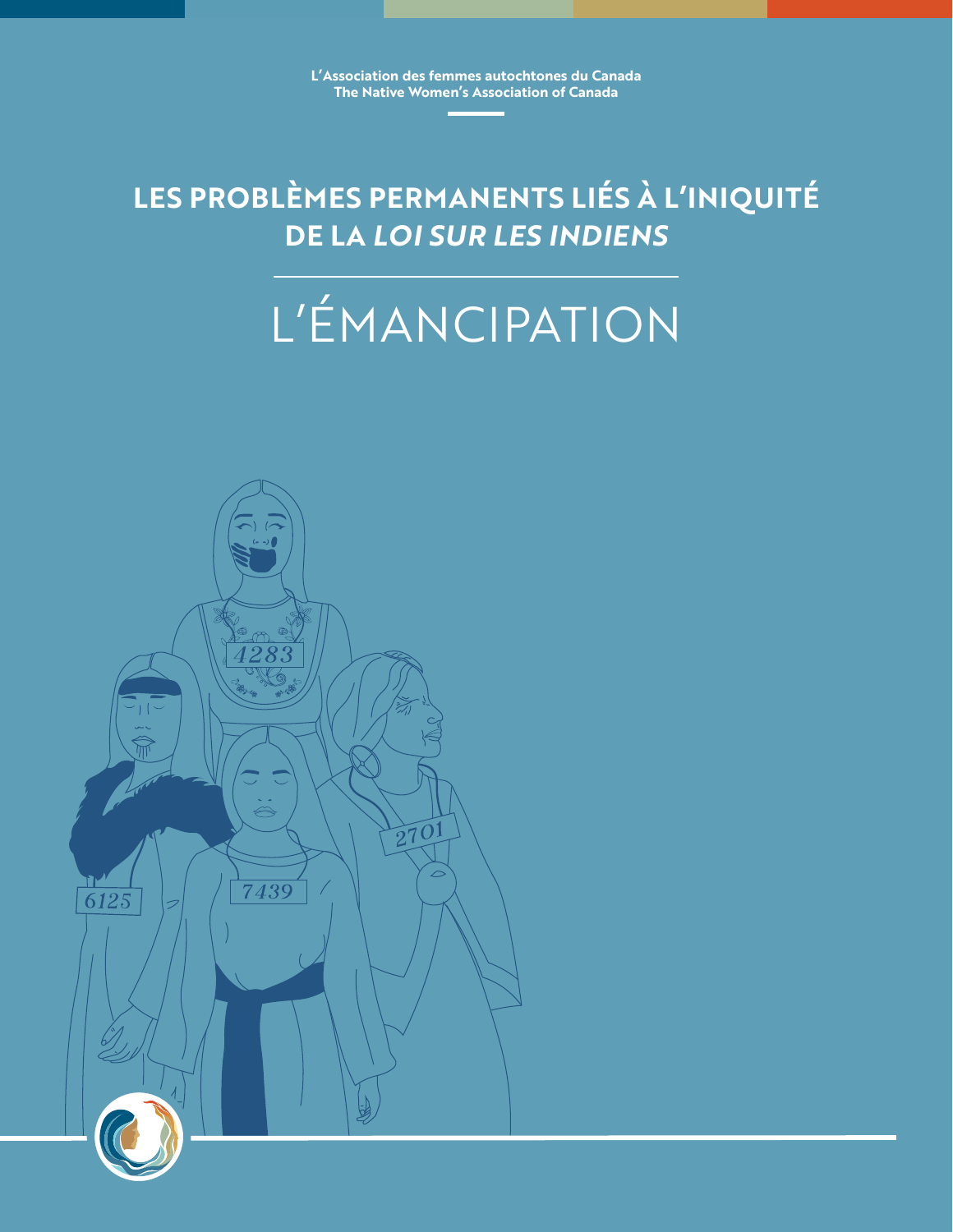

### *LOI SUR LES INDIENS:* L'ÉMANCIPATION

### QU'EST-CE QUE C'EST L'ÉMANCIPATION?

L'émancipation était un mécanisme central dans les efforts déployés par le Canada pour perpétrer le génocide culturel à l'encontre des peuples autochtones, mécanisme en vertu duquel un membre des Premières Nations était amené à " perdre son statut d'Indien ou à y renoncer". Son origine remonte à "l'Acte sur l'émancipation graduelle des sauvages" (1869), qui visait à " réglementer la transition ordonnée des peuples autochtones vers le courant dominant de la société Canadienne ". Le cadre de cette loi allait en partie contribuer à façonner la *Loi sur les Indiens* (1876), où l'émancipation visait non seulement à assimiler les peuples autochtones au mode de vie Canadien, mais aussi à " limiter à un strict minimum le nombre d'Indiens légalement inscrits, à la fois pour réduire les coûts et limiter au minimum le besoin d'ajouts de nouvelles terres de réserve supplmentaires".

### COMMENT L'ÉMANCIPATION A-T-ELLE AFFECTÉ LES FEMMES AUTOCHTONES?

Il y avait deux grandes voies d'accès à l'émancipation - volontaire et involontaire. Volontairement, un homme ayant le statut d'Indien pouvait demander à être affranchi s'il était considéré comme étant" capable d'assumer les devoirs et les responsabilités pour obtenir la citoyenneté... [et] de subvenir à ses besoins et à ceux des personnes à sa charge ". Ceux qui ne répondaient pas à la stricte définition de ce qu'est un "Indien", telle que prescrite par la *Loi sur les Indiens*, s'étaient involontairement émancipés sur la base de critères techniques tels que la profession exercée, l'éducation, le mariage interculturel et la lignée parentale.

En vertu de la *Loi sur les Indiens* (1876), un "Indien" était ainsi défini comme étant "toute personne de sexe masculin de sang indien réputée appartenir à une bande particulière ", y compris ses enfants et ses conjoints. Cette définition exclusivement réservée aux hommes, ainsi que les politiques d'émancipation, ont eu un effet discriminatoire sur les femmes autochtones, étant donné que la condition de l'obtention de leur statut et de leur descendance dépendait de la personne avec qui elles se mariaient et tout simplement du fait qu'elles s'étaient mariées ou pas. En outre, le fait de s'émanciper volontairement pour un homme ayant le statut d'Indien entraînait automatiquement l'émancipation involontaire de son épouse et de ses enfants alors à sa charge.

L'éducation et la profession étaient également une voie vers l'émancipation involontaire. Les Indiens inscrits étaient automatiquement émancipés s'ils obtenaient un diplôme ou devenaient membres du clergé, médecins ou avocats.

En resumé, l'émancipation a créé une situation où il fallait choisir entre être " Indien " ou Canadien, et dans de nombreux cas, c'étaient les femmes autochtones n'avaient pas le choix. Il est également important de noter que l'émancipation était parfois considérée à tort comme étant synonyme de droit de vote. Alors que ce droit n'a été accordé qu'en 1960.



*LOI SUR LES INDIENS* | L'ÉMANCIPATION **L'Association des femmes autochtones du Canada**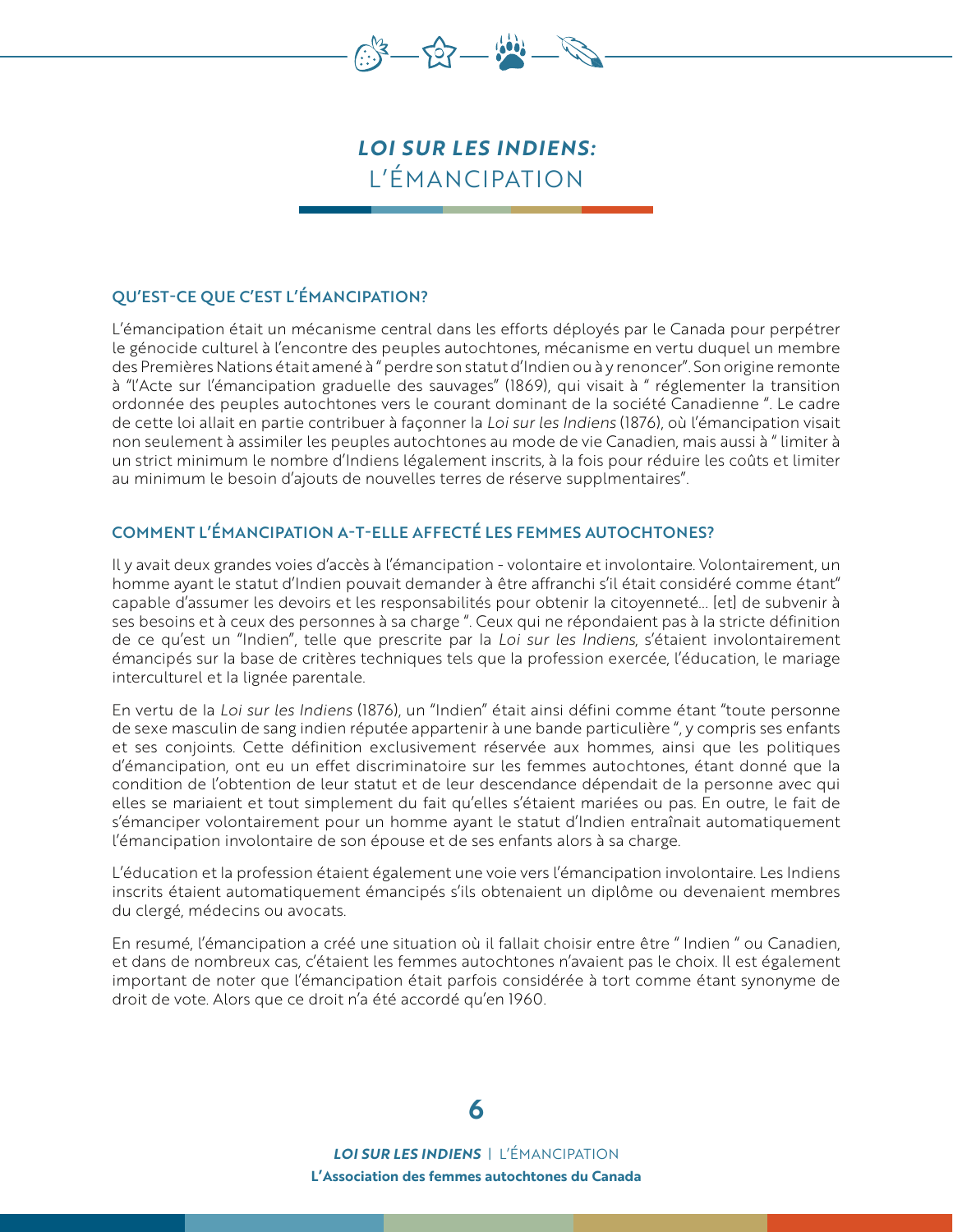Ce n'est que le 28 juin 1985, en vertu du projet de loi C-31, que les " définitions patriarcales du terme "Indien", qui privilégiaient la descendance par la lignée masculine, ont été supprimées ". Formulé en réponse à la Charte Canadienne des droits et libertés, le projet de loi C-31 a permis la réintégration des femmes qui avaient perdu leur éligibilité par le mariage. La nouvelle loi met également un terme aux politiques d'émancipation, et les bandes se voient accorder davantage de pouvoir sur les règles d'appartenance. Le projet de loi C-3 a également permis aux petits-enfants des femmes touchées par l'émancipation de faire une demande de statut.

 $507 -$ 

### QU'EST-CE QUE LE PROJET DE LOI S-3 A CHANGÉ?

Bien que l'objectif du projet de loi C-31 était de supprimer la discrimination fondée sur le sexe de la *Loi sur les Indiens* afin de se conformer à la charte des droits et libertés qui entre en vigueur en vertu de la Loi constitutionnelle de 1982, les modifications apportées par ce projet de loi ont créé de nouvelles formes de discrimination fondée sur le sexe dans les dispositions de la Loi relatives à l'inscription. Le projet de loi C-31 accorde aux titulaires du statut d'Indien en vertu de la *Loi sur les Indiens* des droits plus avantageux pour les descendants des hommes que pour les descendants des femmes.

Le Parlement a adopté le projet de loi C-3 en décembre 2010 en réponse à la conclusion de la Cour d'appel de la Colombie-Britannique selon laquelle les dispositions relatives à l'inscription violaient l'article 15 de la Charte.

Toutefois, en raison de la portée limitée de la réponse du projet de loi C-3 à la discrimination fondée sur le sexe en vertu des dispositions relatives à l'inscription, le Parlement a dû présenter un projet de loi supplémentaire en 2017 en réponse à la conclusion de la Cour supérieure du Québec selon laquelle le projet de loi C-3 ne traitait pas efficacement la discrimination introduite dans les dispositions relatives à l'inscription en vertu du projet de loi C-31.

Les autres dispositions du projet de loi S-3 sont entrées en vigueur le 15 août 2019.13, supprimant le traitement discriminatoire envers les descendants des femmes des Premières Nations.

À la suite des modifications apportées par le projet de loi S-3 aux dispositions relatives à l'inscription, le Bureau du directeur parlementaire du budget a estimé qu'environ 270 000 personnes admissibles supplémentaires devraient s'inscrire pour obtenir le statut d'Indien en vertu de la *Loi sur les Indiens*.

Pour de plus amples renseignements sur les modifications apportées par le projet de loi S-3 aux dispositions relatives à l'inscription qui pourraient avoir une incidence sur votre droit au statut, cliquez ici.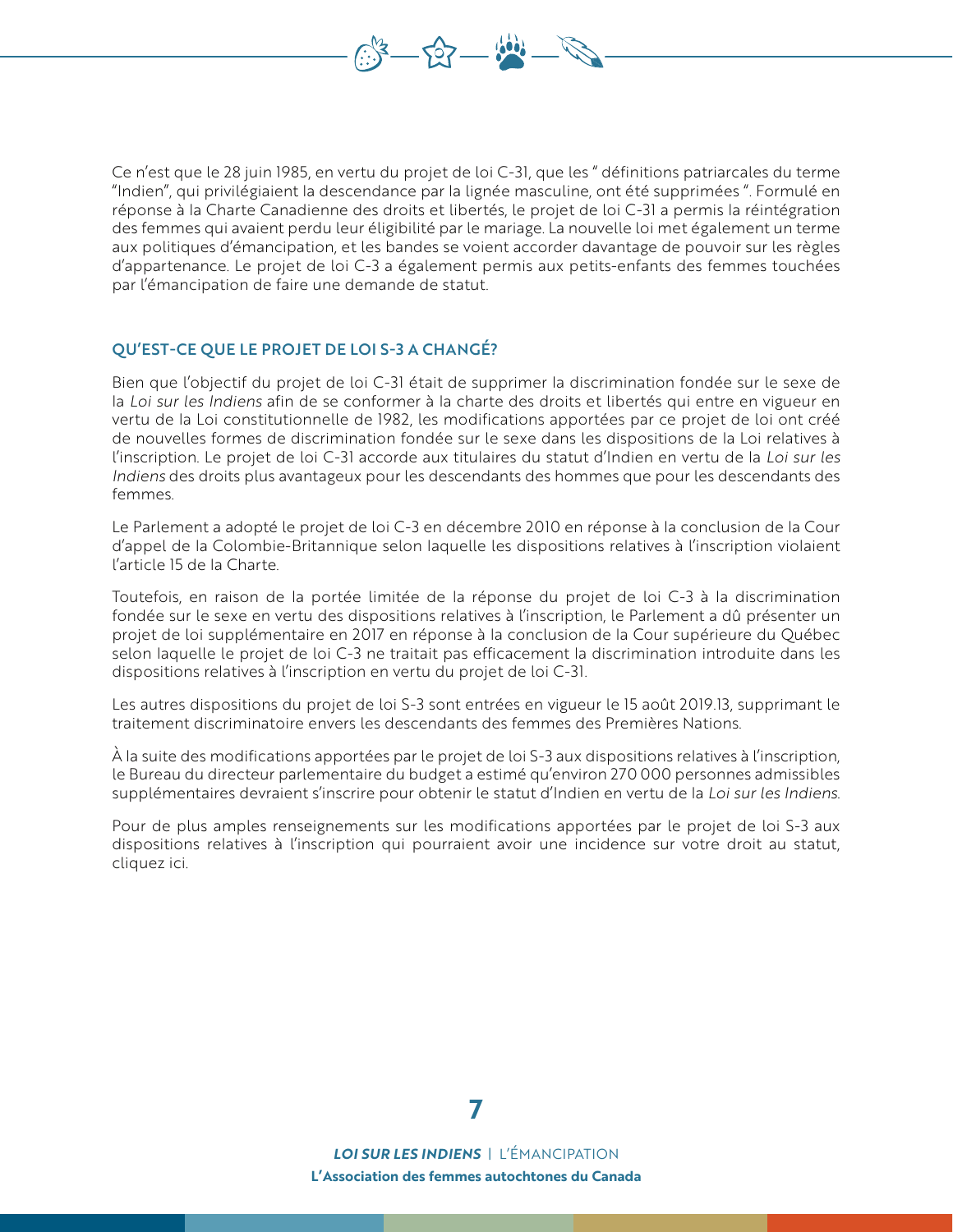

L'Association des femmes autochtones du Canada (AFAC) est actuellement à la recherche de contributions sur les implications du projet de loi S-3 et d'opinions sur la meilleure façon d'atteindre et d'informer les personnes autochtones concernées par ces nouveaux droits de statut. Comme l'a souligné à juste titre un universitaire, "nous savons très peu de choses sur la capacité historique des femmes autochtones à s'adapter à ces ingérences politiques ".

 $-52 - 90$ 

Ce projet est une occasion d'explorer et d'organiser la documentation existante relative à la *Loi sur les Indiens* et à l'appartenance à une bande, et de parler aux personnes touchées par les politiques d'émancipation et à leurs plans pour l'avenir.

### LECTURE COMPLÉMENTAIRE

**An Act for the Gradual Enfranchisement of Indians, the Better Management of Indian affairs, and to Extend the Provisions of the Act 31st Victoria** (1869).

**Binnema, Ted. "Protecting Indian Lands by Defining Indian:** 1850-76." *Journal of Canadian Studies 48, no. 2 (2014):* 5–39,255. https://www.proquest.com/scholarly-journals/protecting-indian-lands-defining-1850-76/ docview/1564216663/se-2?accountid=79256.

**Campbell, Robert A. "Making Sober Citizens: The Legacy of Indigenous Alcohol Regulation in Canada, 1777- 1985." Journal of Canadian Studies 42, no. 1 (2008)**: 105–26,222. https://doi.org/http://dx.doi.org/10.3138/ jcs.42.1.105.

**Cannon, Martin J. "An Act to Amend the** *Indian Act* **(1985) and the Accommodation of Sex Discriminatory Policy." Canadian Review of Social Policy, no. 56 (2006):** 40–71. https://www.proquest.com/scholarly-journals/ act-amend-indian-1985-accommodation-sex/docview/222299007/se-2?accountid=79256.

**Crey, K. (n.d.). Enfranchisement.** Retrieved from https://indigenousfoundations.arts.ubc.ca/enfranchisement/#

**Government of Canada; Indigenous and Northern Affairs Canada. "Remaining Inequities Related to Registration and Membership."** Government of Canada; Indigenous and Northern Affairs Canada, November 28, 2018. https://www.rcaanc-cirnac.gc.ca/eng/1540403281222/1568898803889#\_Enfranchisement.

**Kirkby, Coel. "Reconstituting Canada:** The Enfranchisement and Disenfranchisement of 'Indians,' circa 1837– 1900." University of Toronto Law Journal 69, no. 4 (2019): 497–97–539. https://doi.org/http://dx.doi.org/10.3138/ utlj.2018-0078.

**Kulchyski, Peter. "Aboriginal Peoples and Hegemony in Canada."** Journal of Canadian Studies 30, no. 1 (1995): 60–68. https://doi.org/http://dx.doi.org/10.3138/jcs.30.1.60.

### **8**

*LOI SUR LES INDIENS* | L'ÉMANCIPATION **L'Association des femmes autochtones du Canada**